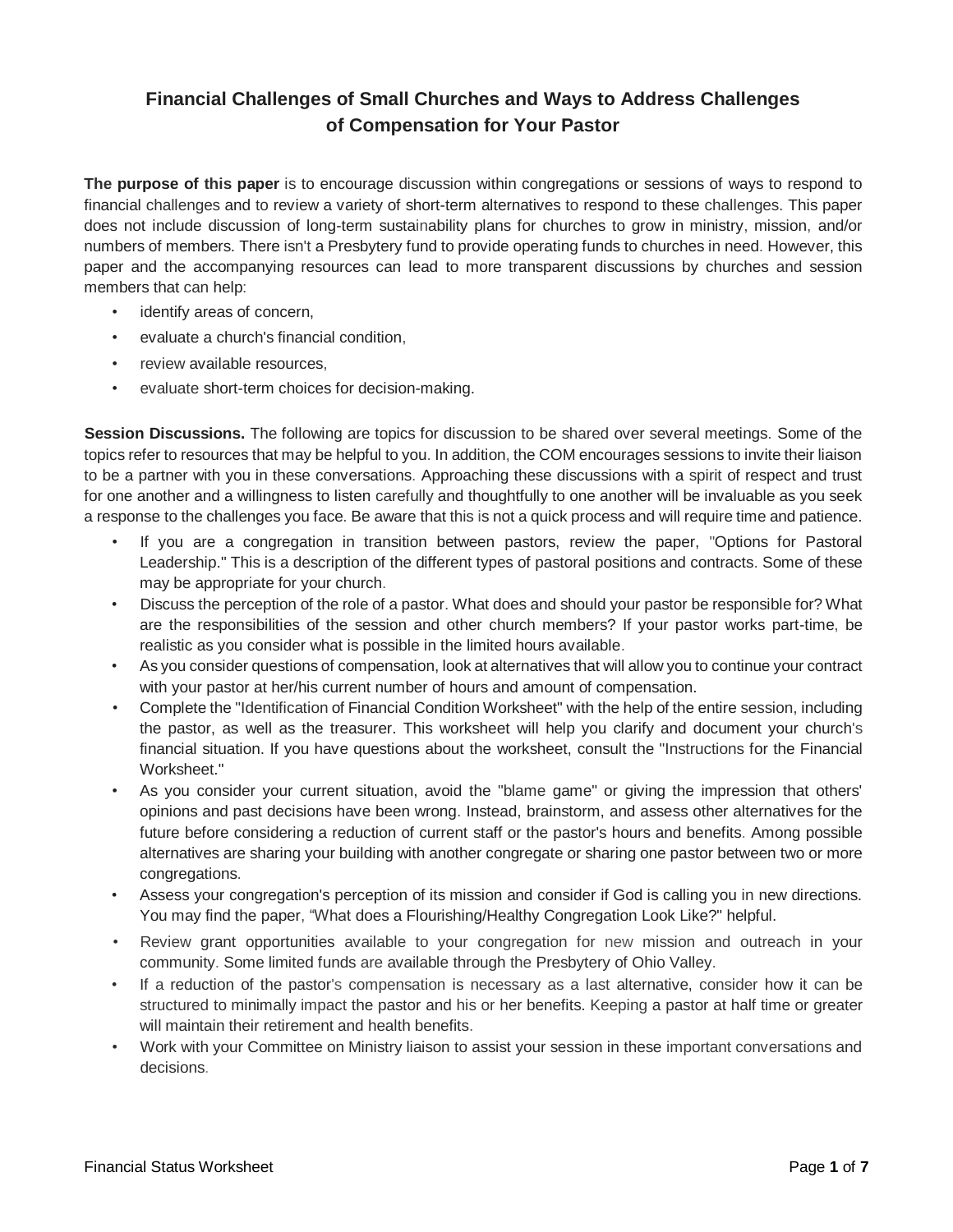- In the event that you need to request a waiver from minimum compensation standards for a second subsequent year, the COM will not ordinarily require the session to complete the entire process outlined above. Instead, the session will meet with the COM liaison and confirm that the congregation's situation is essentially unchanged from the previous year. In that case, the COM will consider the request at its next stated meeting.
- However, should a session request such a waiver for a third year because its financial situation is unchanged or has worsened, the COM liaison and another representative of the COM will meet with the pastor and the session to consider alternatives.

**If you need or choose Presbytery participation:** These guidelines will be used by the Committee on Ministry in working with a congregation to consider the option for pastoral leadership that will best suit its needs, eligibility for POV grants, and temporary requests for less than minimum compensation for a pastor.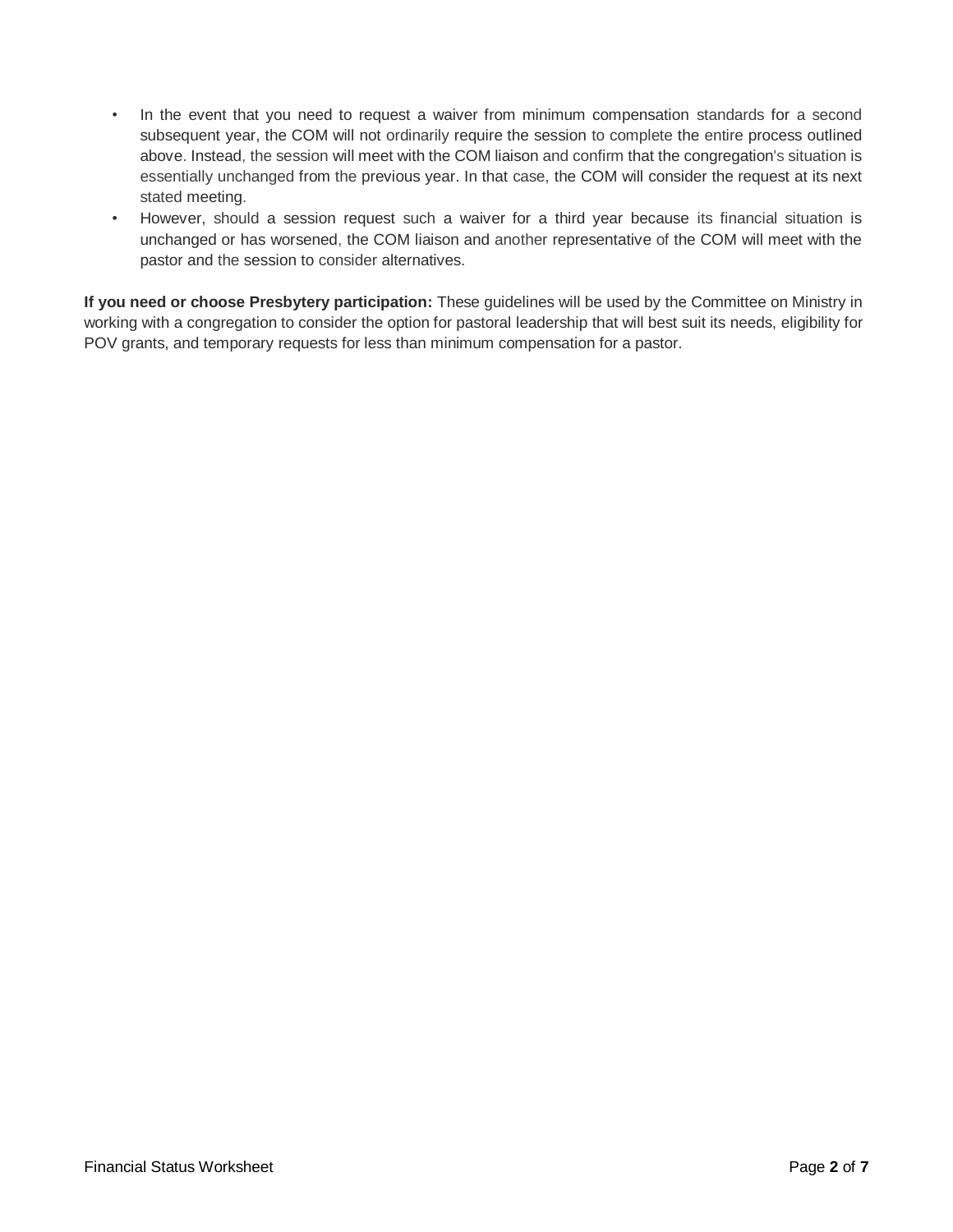# **Identification of Financial Need Worksheet** *Instructions*

The Committee on Ministry hopes that these Instructions and the Financial Need Worksheet they accompany will be helpful to sessions, and to the COM as we work with you. We recognize that the Worksheet asks for a great deal of information and may take some time to complete. We believe that gathering the information and thinking carefully about the unique character, history, mission, and resources (both people and their talents and financial resources) of your church will serve to clarify your present situation and become part of your discernment of what God is calling your congregation to be and to do.

### **I. Basic Information**

**Date:** The date you are filling out the form

**Church:** The name of your church

**City Location:** Address of your church

**Number of Members:** Your official church membership

**Average Worship Attendance:** Your average weekly worship attendance for the last calendar year

**Membership Trend last 5 yrs:** Number of members for each of the last five (5) calendar years

**Current Pastor:** The name of your current pastor

**Type of Pastoral relationship:** (1) Teaching or ruling elder,(2) Transitional contract or installed relationship

**Our Church's Participation in the Life of the Presbytery:** Briefly describe your relationship with the **Presbytery** 

#### **II. Financial Needs and Ministry Description**

**Description of current financial situation:** How would you describe your overall financial situation?

**Description of last five (5) years mission/ministry:** Describe your church's ministry over the last five (5) years. Include goals set and projects attempted.

**Description of mission/ministry for the next two {2) years:** Describe your hopes, dreams, visions, projects, and goals as well as steps you plan to take to achieve them for the next two (2) years.

**description of any Grants, loans, or other financial support:** Include source and amount of such possibilities as well as where you are in the application process.

**We are requesting the following:** Check any or all that apply to your specific situation.

**Steps your Church has taken to address their financial needs:** Describe the steps your Session has taken, including the following: Have you had a Stewardship drive? How have you communicated your need to your congregation?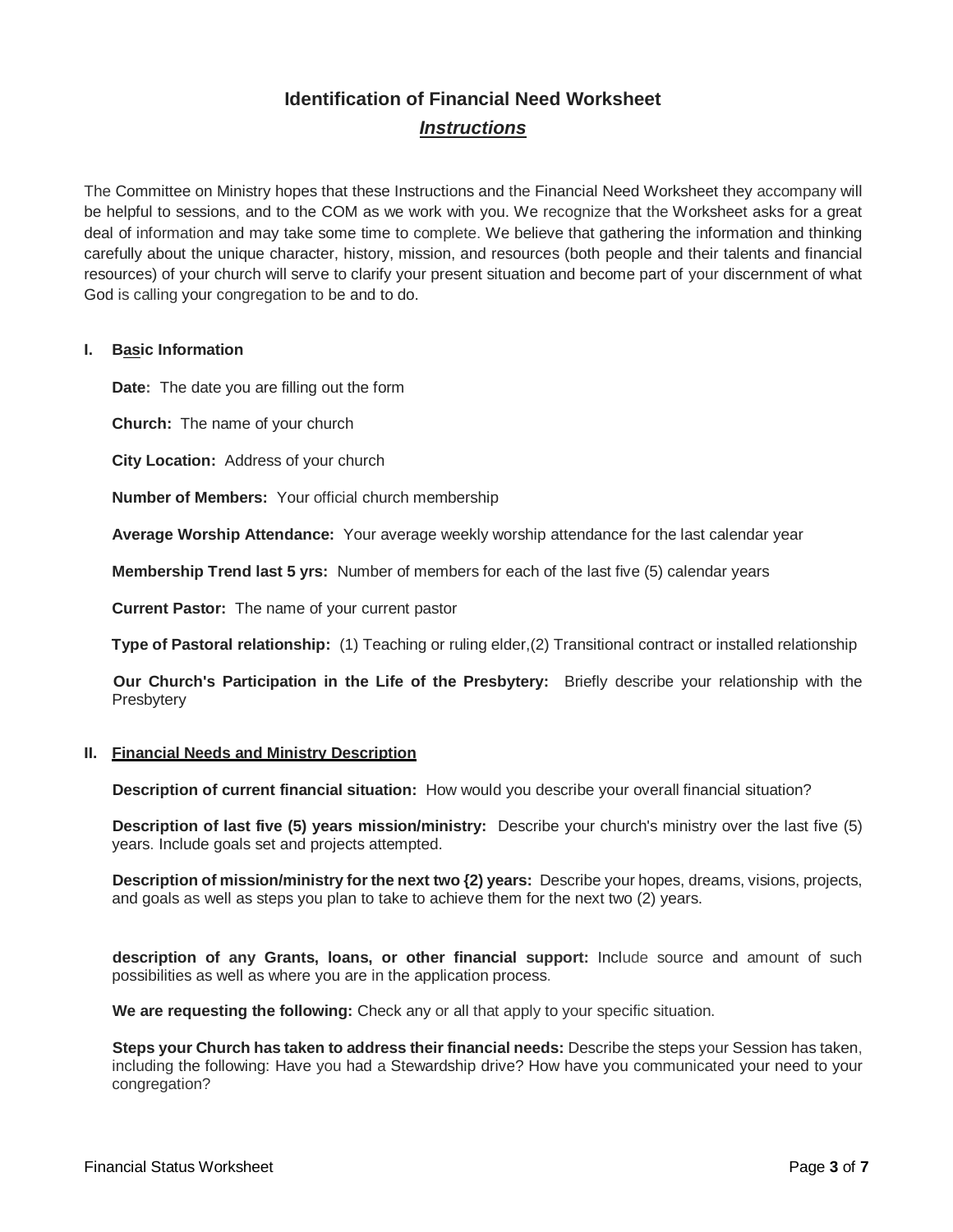### **Ill. Financial Data**

This section contains the instructions within the form itself. Where "Annual" information is requested please supply statistics from the last fiscal/calendar year. Where "Year End" information is sought, please supply the information as it applies on December 31 of the last calendar year. Finally, when "Remaining" information is requested please supply the current amount/information.

### **IV. Signatures**

**Worksheet Approval Date:** Date the Worksheet was approved by Session.

**Clerk of Session:** Signature of current Clerk of Session

**Moderator of Session:** Signature of Current Pastor/Assigned Moderator

**Treasurer:** Signature of Current Church Treasurer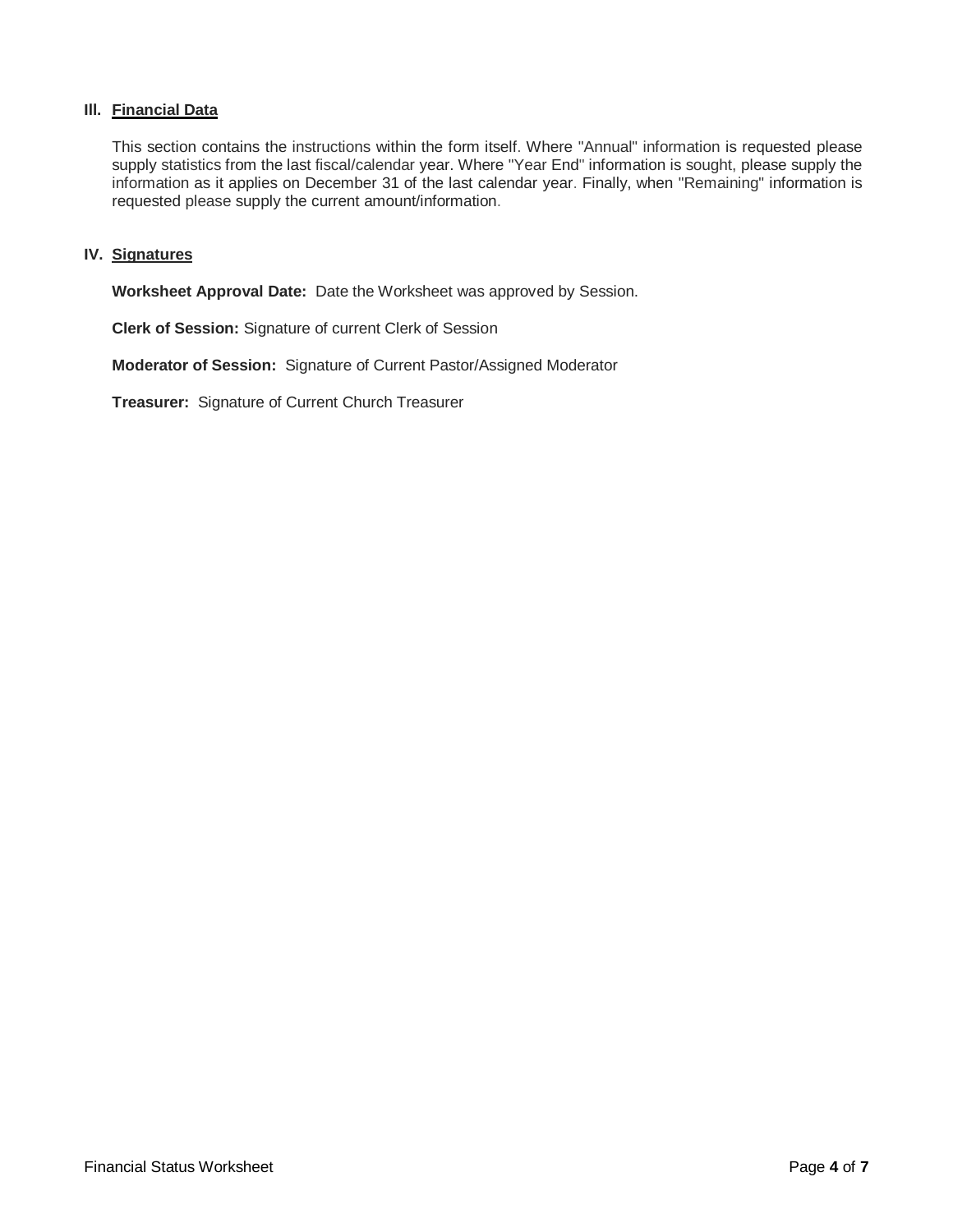### **Identification of Financial Status**

### **Worksheet**

| Average weekly worship attendance: |
|------------------------------------|
|                                    |
|                                    |

Our Congregation has a desire for our continued ministry to our community, and we desire a partnership with the Great Rivers Presbytery to discuss our financial status and examine alternatives to maintain our pastor while considering some adjustments in church expenses and/or income due to our financial challenges. To that end we submit the following:

- 1. A description of our current financial condition and needs can be simply stated as:
- 2. A description of our last 5 years' mission /ministry is:
- 3. A description of our planned mission /ministry for the next 2 years is:
- 4. We have received or applying for grants or loans to support our ministry as specified below:
- 5. We are requesting the following:
	- $\Box$  Consultation with Committee on Ministry representatives regarding church financial needs.
	- $\Box$  Seeking change in the type of pastoralleadership-3-month prior request needed.
	- $\Box$  Seeking reduction in pastor's contractual hours and/or salary-3-month prior request needed.
	- $\Box$  Seeking a pastor's salary that is below PGR minimums-3-month prior request needed.
	- $\Box$  Consultation/communication with representatives of PGR regarding
	- $\Box$  Other (include description of immediate major maintenance needs, if any):
- 6. What steps has church taken to address these financial needs-include congregational stewardship activities:
- 7. Besides salary/housing, what other ways are you compensating and could you be compensating your pastor?
- 8. (If applicable) What is your plan to fix this reduction in your pastor's compensation or raise salary back to minimum standard?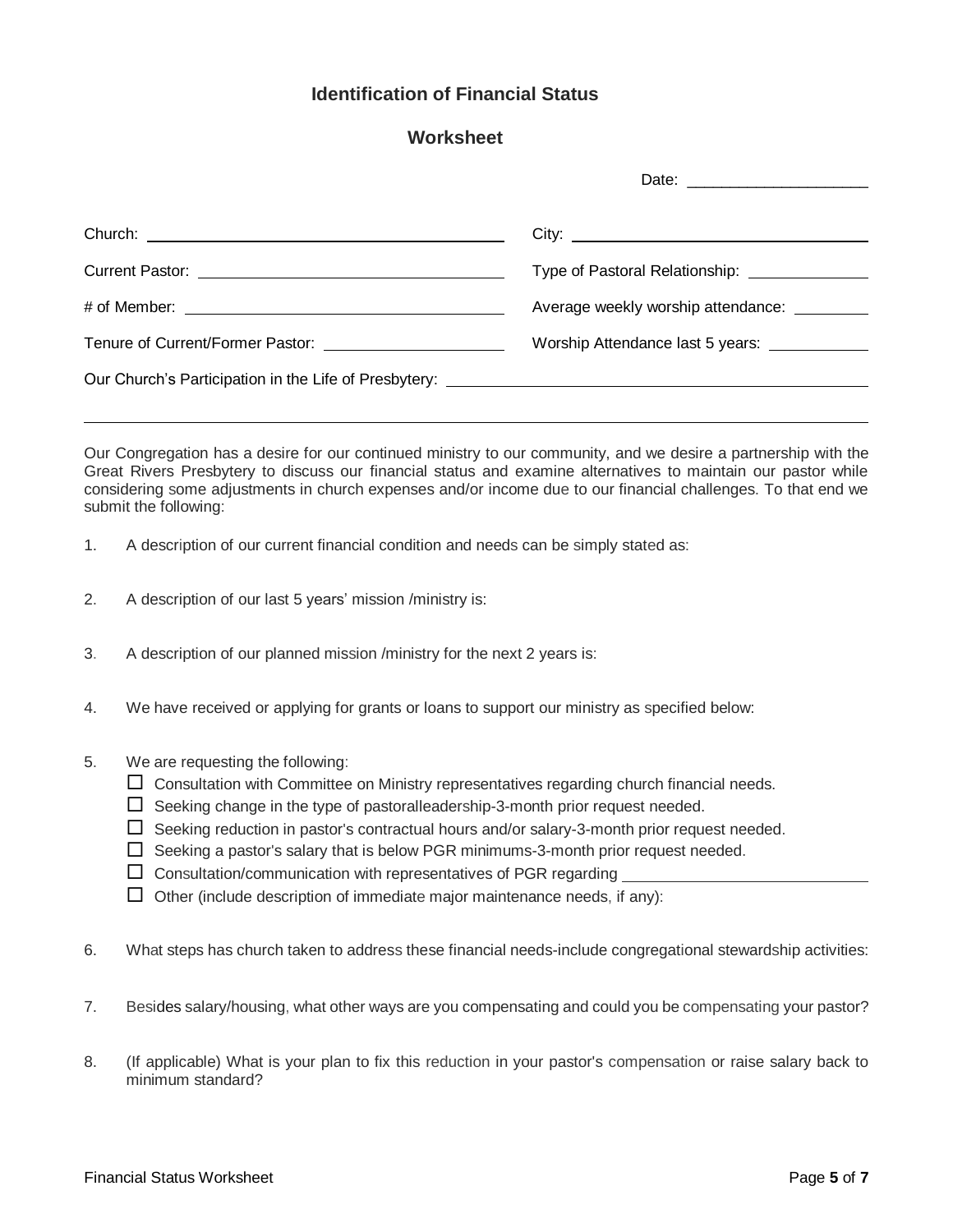#### **Staff Data:**

- 9. List paid staff, position, and number of hours worked per week:
- 10. Pastor's hours worked per week-as listed in contract (example: full-time = 40 hours):

### **Financial Data (last Calendar Year):**

11. Average Contribution per family (or per member):

### **INCOME**:

- 12. Annual Contributions:
- 13. **Income**: Annual Investment Interest, Dividends, and Annuity Income:
- 14. **Income**: Annual Special Project Income:
- 15. **Income**: Annual All-Other Income -bequests, trust funds, etc:

**TOTAL ANNUAL CHURCH INCOME** (Items 4-7): **\_\_\_\_\_\_\_\_\_\_\_\_\_\_\_\_\_\_\_\_**

### **EXPENSES:**

- 16. Pastor's Annual Salary & Housing-as listed in last contract:
- 17. Does Primary Pastor live in a Manse?  $\Box$  YES  $\Box$  NO
- 18. Pastor's BOP Dues:
- 19. Pastor's Value of all other Benefits-as listed in last contract:
- 20. All Other non-Pastor Personnel Expenses:
- 21. Annual Disbursement to Local Programs & Local Missions:
- 22. Annual Mortgage Expenditures:
- 23. Annual Utilities, Building Maintenance, and other Capital Expenditures:
- 24. Annual Per Capita Payment Made:
- 25. Annual Allocations to Investments:
- 26. Annual All-Other Expenditures:

**TOTAL ANNUAL EXPENSES** (Items 8-18): **\_\_\_\_\_\_\_\_\_\_\_\_\_\_\_\_\_\_\_\_**